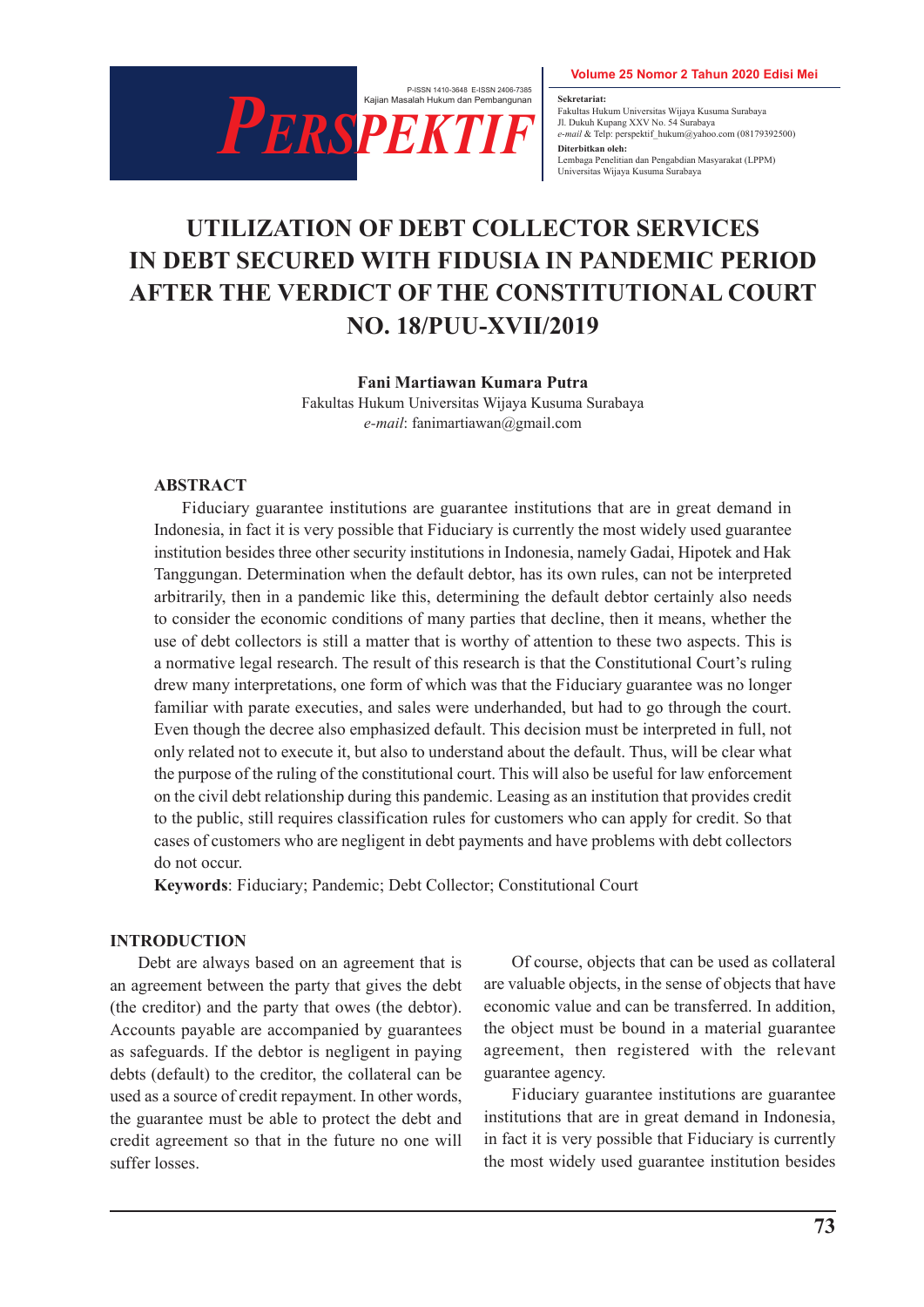3 (three) other guarantee institutions in Indonesia, namely *Gadai*, *Hipotek* and *Hak Tanggungan*.

Fidusia can occupy this position because of the ease of the process of loading the guarantee and the unique character of the Fiduciary guarantee itself, that is, the collateral is in the possession of the debtor. Given the pattern of people who more often choose to owe when they have urgent needs, and the money released by creditors needs to be secured or protected.

One area of business that relies heavily on the smooth operation of its Fiduciary guarantee, is in the field of motor vehicle loans, whether through leasing, or bank debt. In accordance with its character, the guarantee institution is Fidusia, because the real object secured is the motorized vehicle controlled by the debtor, then the certificate of ownership is held by the creditor. This is clearly not a Gadai, but Fidusia.

In a motorcycle loan system, many credit payments do not work as it should. Violation of the credit agreement, where the buyer should pay the monthly installments, but in fact this agreement is not executed. Then many creditors use the services of third parties (debt collectors) to collect and even withdraw motor vehicle units. The provisions of Article 1792-1819 Burgerlijk Wetboek, emphasized that with a power of attorney, debt collection services can represent creditors to collect debts.

Trends occurring in practice often occur violations of the law because the debt collector does his job by force, and often accompanied by an element of violence that results in the confiscation of the debtor's motorized vehicle.

The confiscation of a motorized vehicle is considered to be an arbitrary execution of collateral. Then the Constitutional Court Decision Number 18/ PPU-XVII/2019 states that the creditors may not carry out their own execution but submit a request to the District Court if the debtor does not recognize the existence of default, and is not willing to hand over fiduciary objects voluntarily.

Determination when the default debtor, has its own rules, can not be interpreted arbitrarily, then in a pandemic like this, determining the default debtor certainly also needs to consider the economic conditions of many parties that decline, then it means, whether the use of debt collectors is still a matter that is worthy of attention to these two aspects.

## **PROBLEM FORMULATION**

Utilization of Debt Collector Services in Debt Secured with Fidusia In Pandemic Period After the Verdict of The Constitutional Court No. 18/PUU-XVII/2019.

## **RESEARCH METHOD**

This research is a normative research with statute approach, which means the findings and discussion done in this research are based on Indonesian law regulation, and the problematic are caused by the lack of Indonesian law regulation. This research is not based on social respond that came from a law regulation.

## **DISCUSSION**

Objects in law in Indonesia are regulated in the Burgerlijk Wetbook (BW), namely Book II on Objects (Van Zaken). Objects are placed in Book II BW, because Book I BW regulates about People, and the thing closest to people, it is Objects, therefore Objects are placed in Book II BW by the Author BW. Based on Article 499 BW, what is meant by objects (zaken) is each item (goederen) and every right (rechten) that can be the object of ownership rights. Means that an object is an object, or object, material that is tangible and always followed by property rights wherever the object is located.

The existence of objects or zaak in Indonesia is known in the field of the law of objects itself, but also known in the field of law of stomachangan. Objects in the realm of property law means that objects are always followed by surrender and become objects of property rights. In addition, objects according to the field of the law of abiding means that the object is used as a means of delivery where the object has a value so that it can be used as a verbintenic object.1 Because the validity of an agreement, one of which is the existence of an object, therefore the existence of an object can also be used as an object of view. But indeed, the objects in the ventral field are more extensive in existence, because in the case of ventilation is usually done with an open system. The point is that in this case everyone can enter into an agreement regarding anything that has been regulated in the Law or where there is no regulation. In fact,

<sup>1</sup> Sri Soedewi Masjchoen Sofwan. (1974). *Hukum Perdata: Hukum Benda.* Yogyakarta: Liberty, h. 17.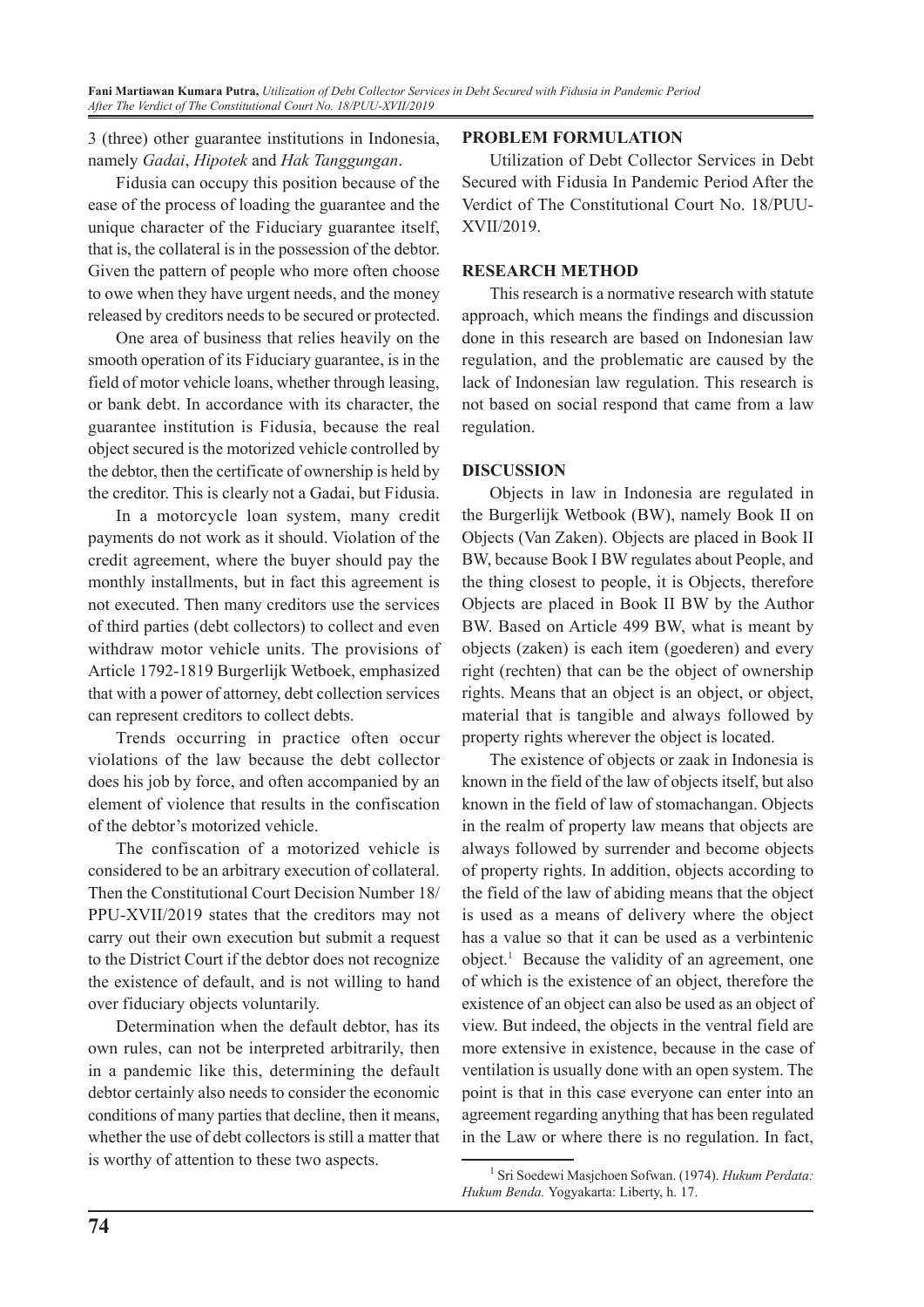when referring to the systematic regulation of objects in Indonesian law, the rules are (dwingend recht) or compelling, and are closed. This means that anyone cannot determine new rules regarding material other than those regulated in law. This means that every person who commits any legal action involving objects must pay attention to all the rules regarding material that have been determined.<sup>2</sup>

In accordance with the nature of property law in Indonesia which is closed and coercive, in it contains all the arrangements regarding objects starting from the definition of the object itself, the differentiation of various types of objects, to various material rights. In an object, what is attached is called a material right, which is the right to an object.

Material rights are rights that give direct power over an object and can be defended against anyone who has inherent characteristics. In other words, material rights give absolute power over an object. Material rights can be divided into 2 (two) types, namely:

- 1. Material rights that provide enjoyment, this right means that it aims to provide enjoyment of both one's own objects and those of others. These rights such as property rights, rights to build, right to cultivate;
- 2. Material rights that provide guarantees, these rights are property security rights such as liens for movable objects.

Considering that there are two types of material rights, in one object there can be two property rights, for example a car becomes A's property, which is then because the car's debt-receivables agreement is legally guaranteed to B, the car is not only attached to property rights. to A, also inherent security rights to B.

In any business transaction certainly involves valuable objects. A valuable object that is in great demand will definitely have a high value or price. Given that humans are known as homo economics, which means that human life is always associated with business activities.<sup>3</sup> And these business activities often involve objects which are also of economic value.

Economic value objects mean objects which have quantity or the objects can be valued at the price. That way people will look for opportunities by doing business for profit by using these economic value objects as traded tools or as objects of transactions. So that in the business world which generally always involves objects, of course these objects are often transferable. Transferability always relates to ownership rights over the object. The change of ownership rights to a moving object is a form of business activity if the business activity is carried out using objects as the object of the transaction. So that in the transaction activity it is clear that the object or object being transacted must meet 2 (two) requirements, namely having economic value and the property being transferable.<sup>4</sup>

Transaction activities in business are not merely buying and selling, such as transactions with a debt agreement system which usually always requires objects of economic value and of course can be transferred as objects that will later be used as collateral for the debt. As stipulated in Article 1131 BW which states that all debtor's items, both movable and immovable, both existing and new ones will exist at a later date, shall be borne by all corporate engagements. This is called a general guarantee. It means that the existence of the debtor's object is very important to provide protection to the creditor if the debtor is negligent in paying off his debts because the debtor's collateral assets can be used as debt repayment. Nevertheless, from the Article it is clear that not just any object will be used to pay off debtor's debt, because the way to pay it is execution. When executed means being sold, being sold means there is transfer of ownership rights, and being sold also means that the object can be valued in money. This means that through Article 1131 BW it becomes clear that the interpretation that objects as objects of transactions are objects that have economic value and can be transferred, objects that have these characteristics, are objects in business traffic, supporting the business of business actors.

The term guarantee is a translation from the Dutch language, namely zekerheid or cautie (Zekerheidsrechten) means right, so Zekerheidsrechten is guarantee rights. Guarantees in general mean the ways that creditors guarantee the

<sup>2</sup> Moch. Isnaeni. (2017). *Pengantar Hukum Jaminan Kebendaan*. Yogyakarta: LaksBang PressIndo, h. 5. 3  *Ibid.,* h. 10.

<sup>4</sup>  *Ibid.*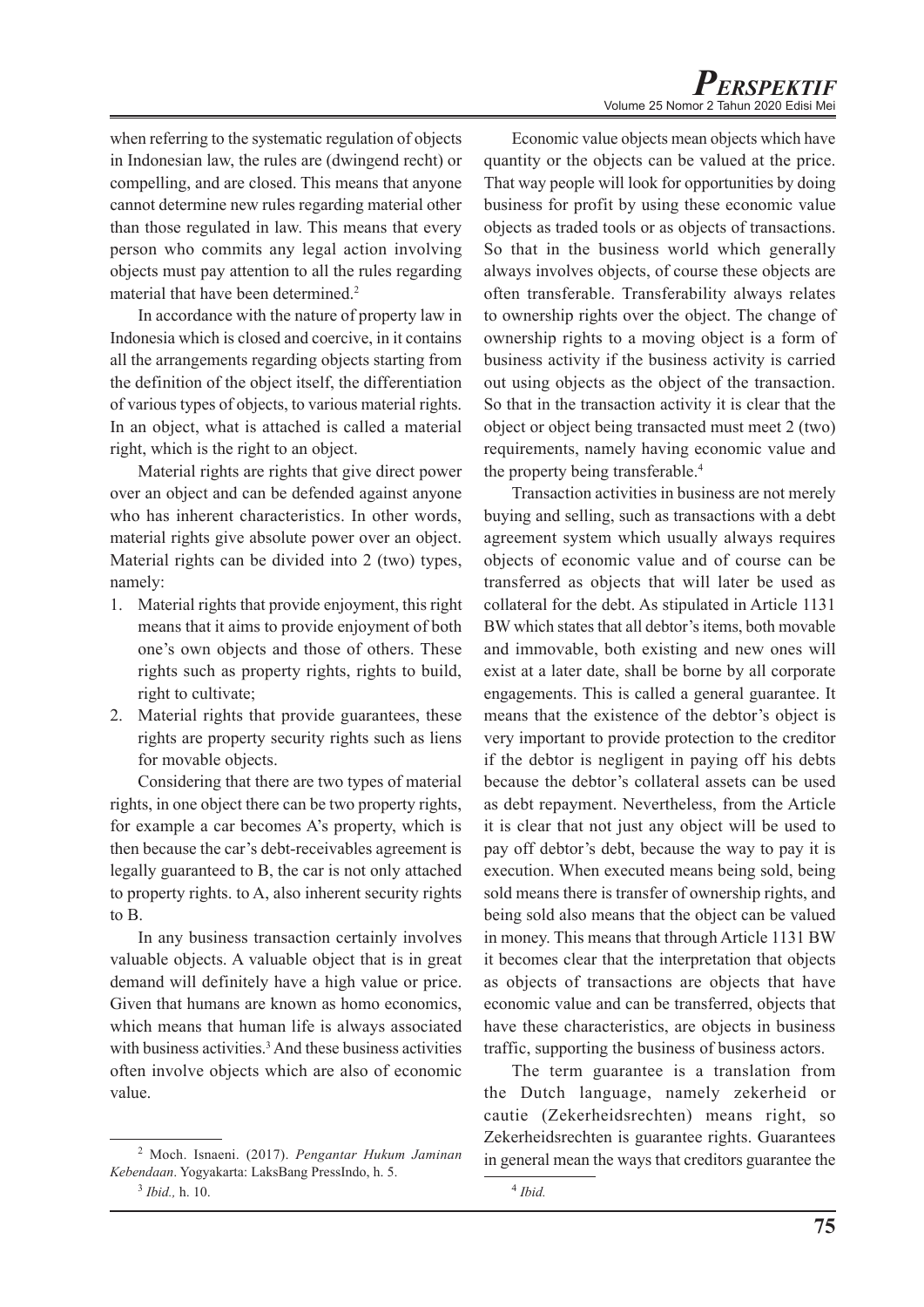fulfillment of their claims in addition to the general liability of the debtor for his debts, besides that, guarantees are something that is given to creditors to create confidence that the debtor will fulfill moneyvalued obligations arising from an engagement.<sup>5</sup> In other words, guarantees are legal provisions governing collateral in general, meaning collateral for creditor bills for debtor debt.

The word guarantee can be found in Article 1131 BW and the explanation of Article 8 of the Banking Law, however in both regulations it does not explain what is meant by guarantee. In Article 8 of the Banking Law the explanation of this collateral is known as collateral for credit, which is one of the elements of crediting here is collateral. So that in fact in the Banking Law it is better known as collateral not guarantee. Where further explanation regarding collateral according to Article 1 number 23 of the Collateral Banking Law is further divided into principal collateral and additional collateral. Nevertheless, guarantees are closely related to debt problems. So that the granting of a guarantee agreement is always followed by an agreement that precedes it, namely a debt agreement. Means that guarantee is an activity that arises from an agreement between the party giving the debt or loan (creditor) and the party owing or receiving the loan (debtor). This guarantee exists as a protection for creditors if the debtor is unable to pay off the debt or as a means of guaranteeing the fulfillment of the debtor's debt in case of default before the maturity of the loan or the debt ends.

There are two kinds of guarantees in Indonesia, namely material guarantees (as regulated in Book II BW) and individual guarantees (which are regulated in Book III BW). Material guarantees are guarantees for certain items belonging to the debtor or belonging to third parties specifically designated for the benefit of creditors. Where in this material guarantee that is born in the material agreement are material rights. Meanwhile, individual security is known as coverage, the object of which is achievement, and the rights that are born are relative rights. In addition, it is also known as the distribution of general guarantees and special guarantees, where with this special guarantee to prevent any risks that will occur. Where

5 Salim HS. (2004). *Perkembangan Hukum Jaminan di Indonesia.* Jakarta: Raja Grafindo Persada, h. 22.

this particular collateral is the collateral object is a certain object (specifically) owned by the debtor that is intended for creditors. In other words, it is referred to as material guarantee which gives birth to a material agreement where there is an agreement that the debtor agrees to hand over certain objects of his to the creditor to be tied specifically to guarantee the amount of debt the debtor wants.<sup>6</sup>

Collateral by using objects also needs to be distinguished. Differentiation of the objects that are used as the object of guarantee is very necessary because later it can have different consequences in various aspects, therefore we need a way to distinguish these objects, namely the existence of a guarantee institution. The existence of this material guarantee agency in Indonesia is a tracker of the imposition of the objects in question. So that the existence of this guarantee institution is very important because it is a special institution formed by the government with the intention that the objects which are used as objects of the guarantee have clarity or legal certainty.

Fiduciary is one of the guarantee institutions in Indonesia. according to the origin of the word comes from the word "fides" which means belief. In accordance with the meaning of this word, the (legal) relationship between the debtor (the Fiduciary) and the creditor (the Fiduciary's recipient) is a relationship based on trust. The Fiduciary Guarantee Institution was well known and enforced in Roman legal society. There are 2 (two) forms of Fiduciary collateral, namely Fiduciary cum creditore and Fiduciary cum amico. Both arise from an agreement called pactum fiduciae which is then followed by the transfer of rights or in iure cession*.* 7

Fiduciary Cum Creditore Contracta which means a trust promise made with a creditor, in this case the debtor will transfer his ownership of an object to the creditor as collateral for the debt by agreement that the debtor will still physically control the object and the creditor will transfer the ownership back to the debtor if the debt already paid in full.<sup>8</sup>

Fiduciary Cum Amico Contracta, which means a promise of trust made with friends, in this form of guarantee a person known as pater familias will entrust his family (family and all his wealth)

<sup>6</sup> Moch. Isnaeni. o*p.cit.,* h. 93.

<sup>7</sup>  *Ibid.*

<sup>8</sup>  *Ibid*.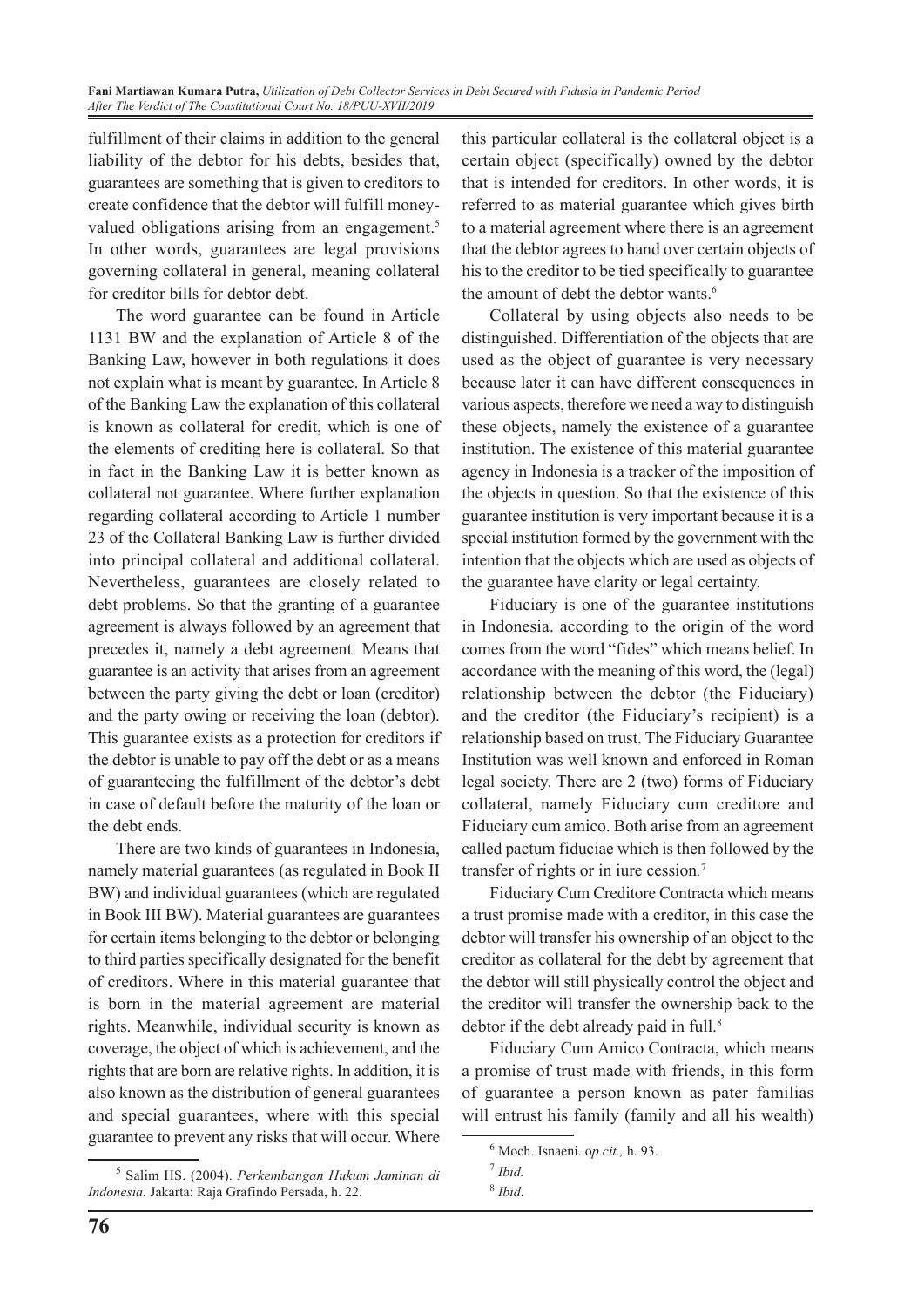to a friend who will then take care of his land and wealth and provide guidance and protection to the familias pater. This safekeeping action was carried out because the familias priest had to leave his family and land for a long period of time, either because of long trips or because of going to war. This care was followed by a promise between the family priest and his friend that the friend would return the ownership of the familias to the familias pater when he returned from his trip. Both of these forms of guarantee arise from an agreement called "pactum fidusiae" which is then followed by the transfer of rights "in iure cessio".9

Fiduciary is a term that has long been known in Indonesian. The law specifically regulates this matter, namely Law Number 42 of 1999 concerning Fiduciary Security (hereinafter referred to as UUJF), also uses the term "Fiduciary". Thus, the term "Fiduciary" is already an official term in our world of law.

However, sometimes in Indonesian for Fiduciary it is also referred to as "Transfer of Property in Trust". In Dutch terminology it is often referred to by the full term in the form of Fiduciare Eigendom Overdracht, while in full English it is often referred to as Fiduciary Transfer of Ownership.

This is also mentioned in Article 1 number 1 UUJF, that Fiduciary is the transfer of ownership rights of an object on the basis of trust, provided that the object whose ownership rights are transferred remains in the control of the owner of the object. Fiduciary Security is the right of collateral for movable objects, both tangible and intangible and immovable objects, especially buildings that cannot be encumbered with Mortgage Rights that remain under the control of the Fiduciary, as collateral for the repayment of certain debts, giving priority to the Fiduciary. against other creditors (Article 1 point 2 UUJF).

The material guarantee institution as above, considering that the rules are in positive law in Indonesia, then of course it gives birth to the right to material security. The characteristics of the material security rights contained in Fiduciary include:

1. Droit De Suite Principle. This principle is contained in Article 20 of the UUJF which states that the Fiduciary Guarantee follows the object which is the object of the Fiduciary Guarantee in the hands of whoever the object is in;

- 2. Principles of Droit De Preference. This principle is contained in Article 1 point 2 of the UUJF which states that the position of the creditor holding the fiduciary security is the preferred creditor, namely as the preferred creditor;
- 3. Principles of Publicity. In accordance with Article 4 UUJF begins with the making of a principal agreement in the form of a credit agreement or debt agreement. The principal agreement in the form of a credit agreement can be made by deed under hand, meaning that it is made by the Creditors and Debtors themselves or an authentic deed, which means that it is made by and before a notary public.

Then based on Article 5 paragraph 1 UUJF, the imposition of objects with Fiduciary guarantees marked by the making of the Fiduciary Security Deed signed by the creditor as the Fiduciary recipient and the Fiduciary giver must be made with a notarial deed. If you already have a Fiduciary guarantee deed, you can register. Fiduciary security registration is regulated in Article 11 to Article 18 UUJF and Government Regulation Number 86 of 2000 concerning Fiduciary Security Registration Procedures and Fiduciary Security Deed Making Fees (hereinafter referred to as PP Fiduciary Registration).10 Registration is a mandatory thing that must be fulfilled as a condition for the birth of the Fiduciary Guarantee.<sup>11</sup>

Principle of Execution. Based on the UUJF, there are 3 (three) ways of executing the fiduciary guarantee, namely:<sup>12</sup>

- 1. Implementation of the executorial title by fiduciary recipients;
- 2. Sale of objects that are the object of fiduciary security on the power of the recipient of the fiduciary himself through a public auction; and
- 3. Underhand sales are carried out based on the agreement of the fiduciary giver and receiver.

The term Debt Collector comes from English, which when translated into Indonesian, namely debt

<sup>10</sup> *Ibid.*

<sup>&</sup>lt;sup>11</sup> Muhammad Ikhsan Awaljon Putra. (2016). "Eksekusi Terhadap Benda Jaminan Fidusia Yang Tidak Didaftarkan Pada PT. Capella Multidana". *Jurnal JOM Fakultas Hukum*, Vol. III No. 1 Riau, h. 8.

<sup>12</sup> *Ibid*., h. 9.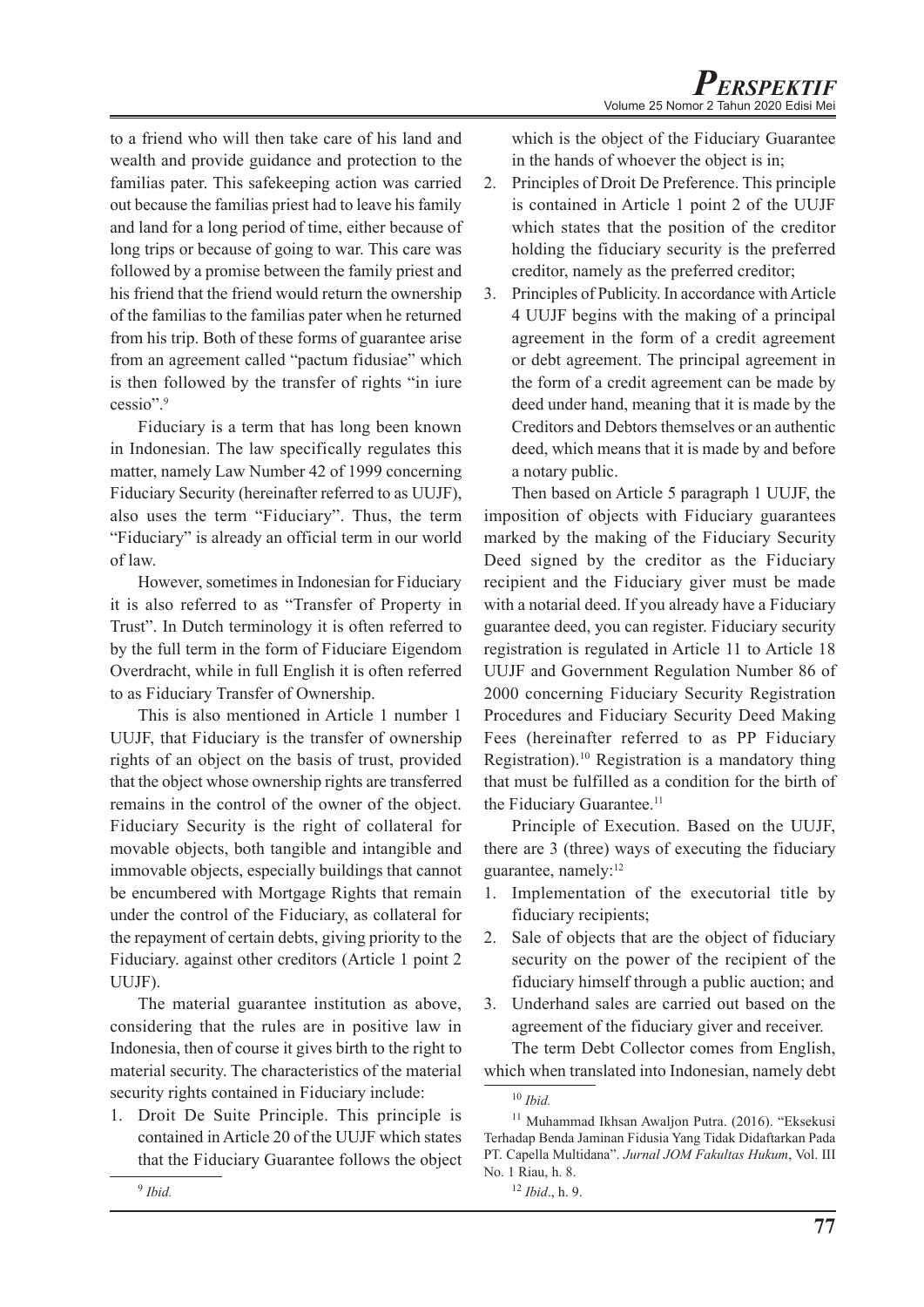means debt, collector means collector, examiner, So, debt collectors are a collection of people/groups of people who sell services to collect debts from someone or the institution that rents them. Debt collector is a third party that connects creditors and debtors in terms of collection, such collection can only be done if the quality of the said claims has been included in the category of doubtful collectability or loss.

The Debt Collector works based on the power of attorney from the creditor who previously had a partnership in the Memorandum of Understanding, or commonly called the Memorandum of Understanding (MoU) in terms of debt collection. Article 1792 of the Civil Code explains that granting power of attorney is an agreement whereby a person gives power to another person, who receives it to carry out an affair on his behalf. This may imply that the Debt Collector as a third-party works based on a power of attorney from the creditor concerned in terms of debt collection. So that according to the Article above, the Debt Collector's work is considered valid as long as the billing process is carried out in a manner that is not against the law.

## **Legal Status of Debt Collectors in Credit Agreements**

The legal relationship between the creditor and the debtor begins when the creditor (leasing) finances the object promised in this case the motorcycle. Leasing as a creditor has an obligation to pay a certain amount of money to the dealer where the motorbike is purchased and then the motorbike can be controlled by the debtor, but in the right to ownership of the motorbike it remains the property of the lease until the debtor repays the agreed credit.

In the world of finance or leasing companies, there is a role for debt collectors, in which debt collectors are third parties who are seconded by finance or leasing companies to settle problem loans that cannot be handled by regular collectors. Debt collection is a third party that connects creditors and debtors in terms of credit collection. Such collection can only be done if the quality of the said credit bill is in the doubtful or loss category.

Regarding the case of bad credit that caused the debtor to default, the financing company sent a warning letter (summons) several times to the debtor. However, if the warning letter is ignored by the debtor, the finance company will take or confiscate the item with the help of a debt collector. If the debtor pays the debtor's debt installments smoothly, the leasing does not need to require a third party to collect the debtor's debt installments.

This power of attorney needs to be linked to the provisions of Article 1315 BW which states that in general no one can bind himself or herself on behalf of or request the stipulation of a promise except for himself. This article explains the existence of the principle of personality in contracting, meaning that someone who makes an agreement that causes an agreement or contract cannot be in the name of another person, in the sense that the person who bears the obligation and who gets the rights from the agreement is only the party who has entered into the agreement. This provision is related to the provision of power of attorney in BW. However, in article 1317 BW it is explained again that the provisions of Article 1315 BW may be disregarded if there is a power of attorney from the person on behalf of. Article 1317 BW also explains to allow someone to promise that in the agreement gives rights to a third party, and if the third party has stated that they will use that right, the party that gives the rights to the third party may not withdraw it.

In the agreement, the power of attorney also contains provisions regarding the billing procedure, namely the billing procedure must be in accordance with the provisions set by the finance company and avoid things that are not desirable or outside the provisions set by the finance company, so that if the debt collector in performing work outside of the matter determined by the finance company, this action will be a personal responsibility in this case the debt collector.

The granting of power (lastgeving) is regulated in book III Chapter XVI starting from articles 1792-1819 BW, while the power (volmacht) is not specifically regulated, either in BW or in other legislation, but is described as part of the granting power.<sup>13</sup>

Power occurs because of machtiging, which is a statement of the will (one-sidedly) from the

<sup>13</sup> Herlien Budiono. (2012). *Kumpulan Tulisan Hukum Perdata di Bidang Kenotariatan.* Bandung: Citra Aditya Bakti, h. 413.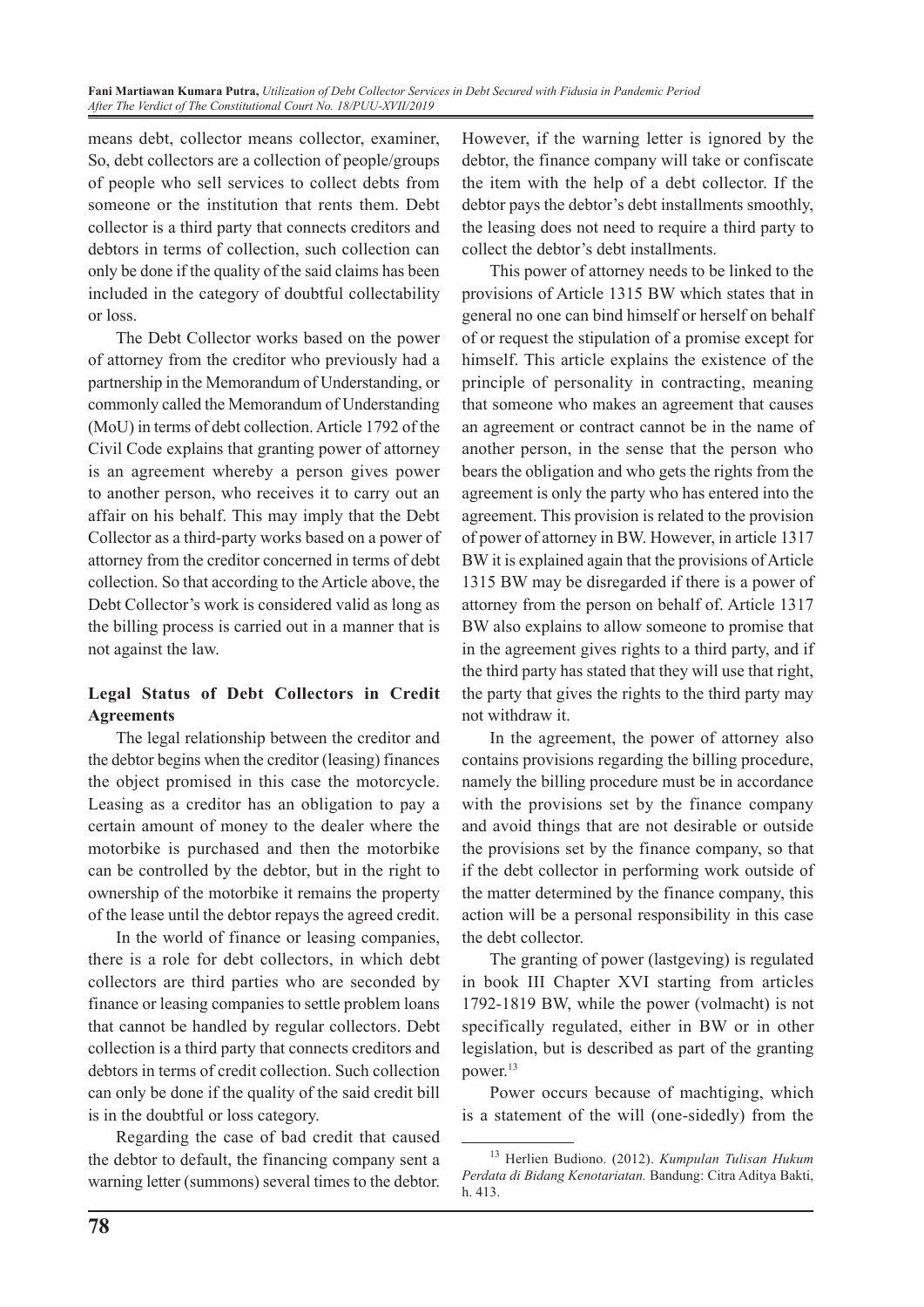power of attorney that contains the desire that he be represented by the recipient of the power to take legal action for the sake of and on behalf of the authorizer. From the statement of the power of attorneys will arises a right for the recipient of the power of attorney not an obligation to take legal action on behalf of the grantor. $14$ 

The power given by the grantor of attorney is related to the principle of nemo plus iuris ad alium transferre potest quam ipse haberet, which means that a person cannot transfer rights to another person more than the rights he has, so that the power of attorney cannot give more power than rights or authority they have.15

It is necessary to pay attention to the general provisions, a power of attorney is private in nature which means that the presence of a power of attorney does not necessarily mean that the person giving the power of attorney cannot carry out the legal action that has been authorized.

Usually leasing employs outsourced debt collectors, this is done because hiring through outsourcing is considered more efficient where using collection services through outsourcing, the leasing party only pays fees according to the debt collector's performance itself. The power of attorney agreement between the lease and the debt collector includes the power of attorney without the intervention of the competent authority in this case a notary public. So that the granting of power like this will only have the power of perfect formal proof as the granting of authentic power if there is no denial of the material (Article 1875 BW).16

The position of the debt collector is the power of the creditors only to collect credit payments from the debtor. However, if the debtor has been proven to have defaulted, the debt collector with the power of the leasing party as the creditor can carry out the execution of the collateral object through the court.

The rights and obligations between the lease and the customer in the motorcycle loan agreement include Rights and Obligations of leasing. The right of leasing as a creditor as a fund provider has the

right to ask for an amount of money to be paid by the customer as a debtor and to receive a credit guarantee as stipulated in article 1131 BW to ensure that the debtor will pay his debt according to a predetermined period of time, BPKB (Motor Vehicle Owner's Book) as collateral from the customer's installments in the loan agreement is kept by the lease to guarantee if the customer reneges on the agreement that has been agreed.

The leasing obligation as a creditor to provide funds for the purchase of motorbikes has the obligation to provide financing and also submit documents in the form of a BPKB which becomes a building or guarantee if the credit is paid off.

The rights of debtors/consumers are contained in article 4 of Law no. 8 of 1999 concerning Consumer Protection which states that consumer rights include consumers the right to be served and treated correctly and honestly, the right to choose and get goods in accordance with the exchange rate and conditions and guarantees promised, the right to correct, clear and honest information regarding the conditions and guarantees of goods, the right to hear their opinions and complaints about the goods used, the right to get advocacy, protection, and efforts to properly resolve consumer protection disputes, the right to receive consumer guidance and education, the right to obtain compensation, compensation and compensation if the goods received are not in accordance with the agreement, the rights regulated in the provisions of other laws and regulations.

Debtor/consumer obligations as customers or borrowers of funds from leasing have an obligation to pay installments in an orderly manner, and fulfill all administrative requirements and consumers must submit a guarantee to the lease.

## **Legal Relationship Between Creditor and Debt Collector**

The legal relationship between the creditor and the debtor begins when the creditor (leasing) finances the object promised in this case the motorcycle. Leasing has an obligation to pay a certain amount of money to the dealer where the motorbike is purchased and then the motorbike can be controlled by the debtor, in that the right to ownership of the motorbike remains the property of the debtor but leasing as a creditor holds proof of ownership (BPKB) which is

<sup>&</sup>lt;sup>14</sup> Taufiq Utomo, dkk. (2017). "Perlindungan Hukum Terhadap Penerima Kuasa Yang Aktanya Dicabut Sepihak Oleh Pemberi Kuasa". *Jurnal Hukum*, h. 4.

<sup>15</sup> *Ibid.*

<sup>16</sup> Eka Astri Maerisa. (2013). *Membuat Surat-Surat Bisnis dan Perjanjian.* Jakarta: Transmedia Pustaka, h. 236.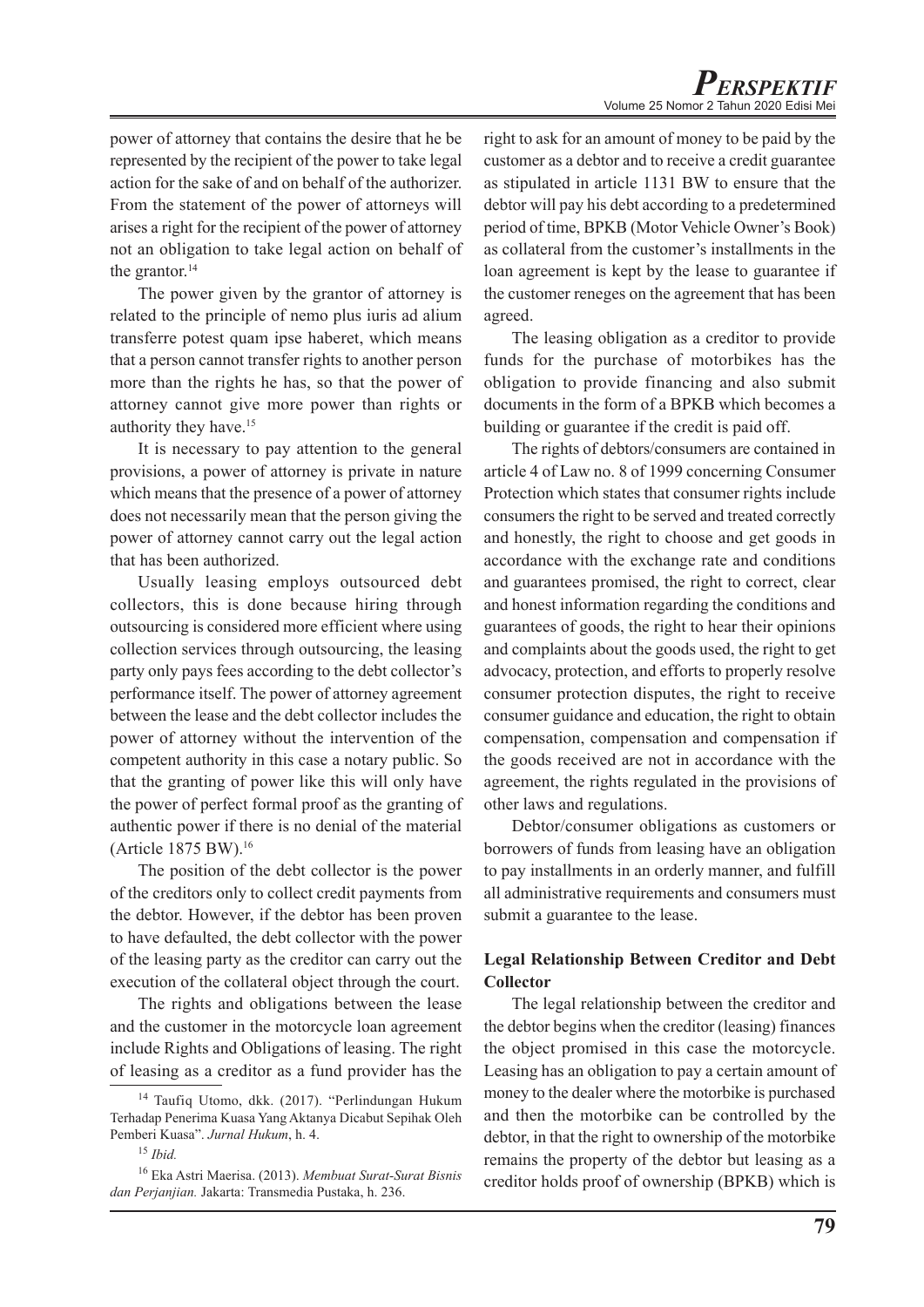used as a credit guarantee until the debtor repays the promised credit.

When there is a default made by the debtor as the fiduciary, the leasing authorizes the debt collector to make the debtor carry out his obligations. Default or non-fulfillment of promises can occur either on purpose or accidentally. A debtor is said to be negligent, if he does not fulfill his obligations or is late in fulfilling them but not as promised.

If the debtor in fulfilling his obligations is not in accordance with the agreement in the agreement that has been signed together, then the lease, as the fiduciary/creditor, can ask for help from a third party as a debt collector to carry out his duties on behalf of the lease in matters of collecting debts from the debtor. Thus, the legal position of debt collectors is to represent the lease as the fiduciary/creditor, to deal with the debtor/fiduciary.

The procedure for collection by a debt collector is as follows:

a. Desk collector

At the desk collector level, this level is the first level in the world of collection, and the way this debt collector works is to only remind the due date of the debtor's installments and it is done by telephone. At this level, the collection service only functions as a reminder for debtors for their obligation to pay installments. The language used is very polite and refined, considering his orientation as a customer servant.

b. Debt collector

This level is a continuation of the previous level, if it turns out that the debtor who has been contacted has not made a payment, resulting in a late payment. The way a debt collector at this level is done is to visit the debtor with the hope of knowing the debtor's condition and financial condition. At this level, debt collectors provide a persuasive understanding of the debtor's obligations in terms of making installment payments. The things that are explained are usually about the consequences that can be caused if the late payment is not resolved immediately. Debt collectors also provide an opportunity or grace period no more than seven working days.

Debt collectors are allowed to receive direct payments from the debtor, but what the debtor needs to pay attention to is to ensure that the debtor receives proof of payment from the debt collector, and that evidence is proof of payment from the company where the debtor has a credit obligation, not proof of payment in the form of a receipt that can traded for granted.

c. Collector Remedial

If it turns out that the debtor still has not made the payment, the arrears will be given to the next level, namely the collector remedial. At this level what gives a negative impression about the world of debt collection, because at this level the debt collection system works by taking collateral (if the agreed credit has collateral) the debtor.

## **Withdrawal of Collateral by Debt Collectors**

Execution as a legal action carried out by the court to the losing party in a case is the rules and procedures for the proceedings of the case investigation. Execution is an integral part of the procedural code of conduct contained in the HIR or RBG.17

Execution of fiduciary guarantees as an effort to force the fulfillment of creditors' rights which are part of formal civil law that is included in the realm of civil procedural law.18

Provisions regarding the right of Fiduciary Recipients to retrieve goods are contained in the provisions of Article 4 of the Regulation of the Minister of Finance of the Republic of Indonesia Number 130/PMK.010/2012 concerning Registration of Fiduciary Guarantees for Financing Companies (leasing) which carry out consumer financing for motorized vehicles with the imposition of fiduciary guarantees, which states the fiduciary guarantee that the withdrawal of fiduciary collateral in the form of motorized vehicles by a financing company is obliged to comply with the terms and conditions as stipulated in the law concerning fiduciary security and has been agreed by the parties in the motor vehicle consumer financing agreement.<sup>19</sup>

<sup>17</sup> Yahya Harahap. (2013). *Ruang Lingkup Permasalahan Eksekusi Bidang Perdata*. Jakarta: Sinar Grafika, h. 1.

<sup>18</sup> HFA Vollmar. (1983). *Pengantar Studi Hukum Perdata*. Jakarta: Rajawali, h. 6.

<sup>19</sup> Yuzrizal. (2015). *Aspek Pidana dalam Undang-undang No. 42 Tahun 1999 tentang Jaminan Fidusia.* Malang: Media Nusantara Creative, h. 74.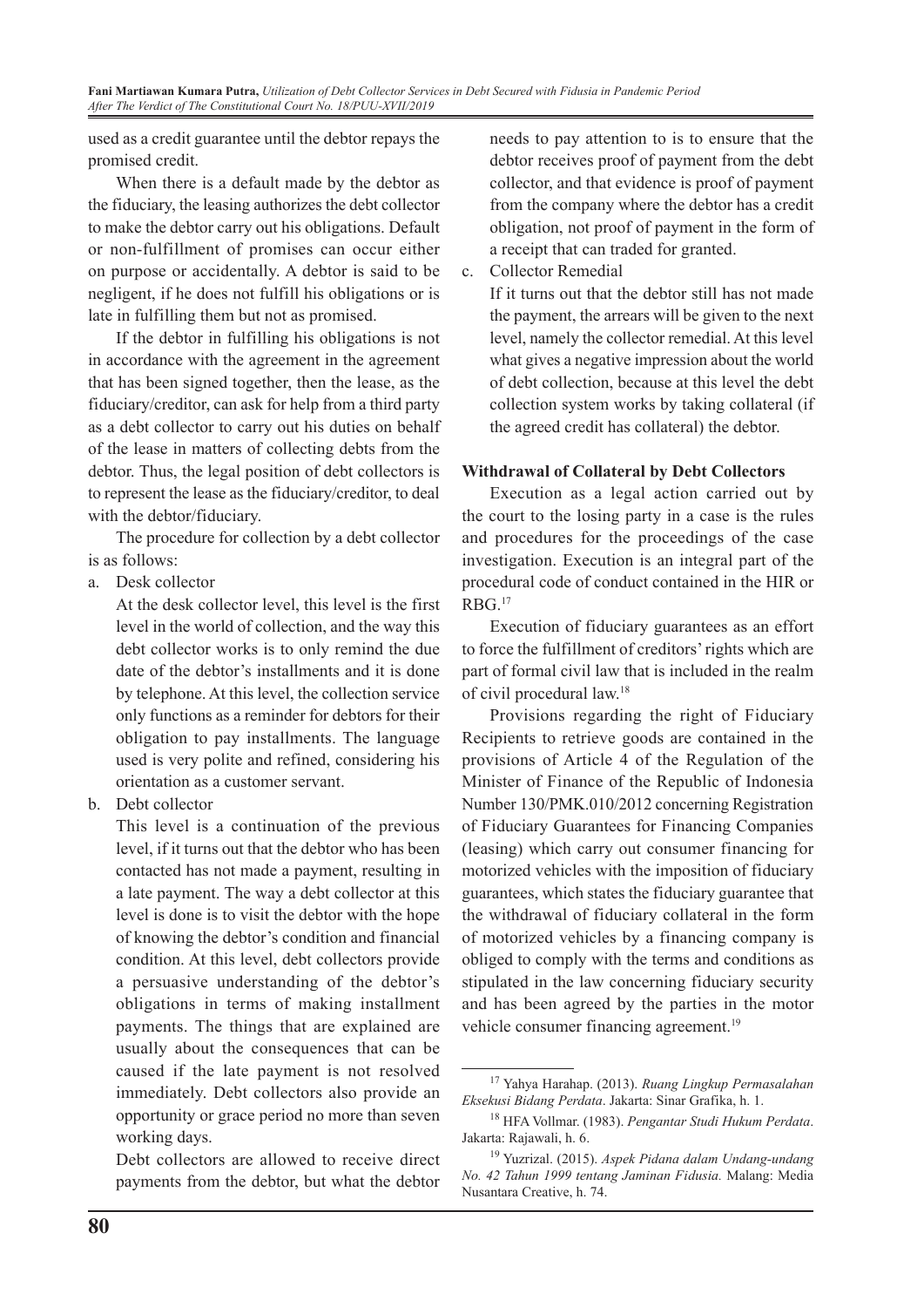When withdrawing a motorized vehicle that is guaranteed with a fiduciary guarantee, the recipient of the fiduciary lease provides a copy of the fiduciary guarantee certificate which is submitted to the debtor. With the existence of a fiduciary guarantee certificate, creditors have full rights to execute objects that are the object of fiduciary security. After withdrawing the collateral object, usually the creditor does not immediately conduct the auction or underhand sale. Usually the debtor is called to resolve the problem of arrears in installments. If there is no agreement during the meeting, the creditors will sell the vehicle through auction or under hand sale to pay off the arrears in installments and the remaining debtor's debt.

In executing the fiduciary guarantee, the leasing party as the creditor can actually ask the police for assistance as regulated in the Regulation of the Head of the National Police of the Republic of Indonesia Number 8 of 2011 concerning Securing the Execution of Fiduciary Security, hereinafter referred to as PERKAP No. 8 of 2011. Creditors can submit applications through a proxy the law to the Regional Police Head was then forwarded to the Head of the Regional Police (Kabidkum) of the Regional Police to examine the completeness and validity of the requirements for security applications that were declared to be eligible, the Regional Police ordered the Head of the Operational Bureau to prepare, plan, and carry out security of execution. Due to this complicated procedure, if the execution is deemed manageable and the debtor who controls the cooperative collateral object does not fight or try to block the execution, usually the leasing as the creditor only gives power to the debt collector. Article 9 PERKAP No. 8 of 2011 also explains if the fiduciary recipient appoints a third party to execute the collateral object, so that the debt collector confiscating the fiduciary collateral object is legal in the eyes of the law. Although the Article also explains that all consequences arising from the execution of the fiduciary guarantee are the responsibility of the fiduciary recipient (creditors) and third parties (debt collectors).

The existence of PERKAP No. 8 of 2011 serves as a protection for debtors from being treated arbitrarily by debt collectors as the power of creditors. However, in the implementation in the field, usually the debt collector cannot show the documents that must be brought in the execution of the fiduciary guarantee such as the power of attorney and the fiduciary guarantee deed itself so that the execution is considered legally flawed and the debtor can refuse to submit the object of guarantee. So that the leasing and debt collectors must coordinate and prepare documents before executing so that the implementation is legal before the law.

However, in recent developments there is a Constitutional Court Decision No. 18/PUU-XVII/2019, dated January 6, 2020, which states that the recipient of fiduciary rights (creditors) may not carry out the execution by themselves but must submit a request for execution to the District Court. Thus, debt collectors cannot withdraw the motorbike as collateral in the motorcycle loan agreement.

The Constitutional Court's ruling drew many interpretations, one form of which was that the Fiduciary guarantee was no longer familiar with parate executies, and sales were underhanded, but had to go through the court. Even though the decree also emphasized default.

The concept of default here must be emphasized so that the meaning of the Constitutional Court decision does not cause misinterpretation. Default is a condition where the debtor is disabled in performing his performance, but it is necessary to remember when the default occurred. In accordance with Article 1238 BW, a default can occur if:

- 1. It has been written in the agreement, when the creditor expects achievement, and when at that time he does not carry out the achievement, then it must be considered in default, so that the creditor has the right to sue for the result of default;
- 2. When there is no explicit written as above, then when the debtor does not perform according to the expectations of the creditor, the creditor needs to provide a summons to the debtor first. A claim that is not properly ignored will put the debtor in default.

Once entered into a state of default, the execution of Fiduciary guarantees can be carried out as is the norm in UUJF, of which there are three ways.

That is, when the debtor is not legally certain that it is in default, to execute the object of collateral must go through the Court, which is actually also a form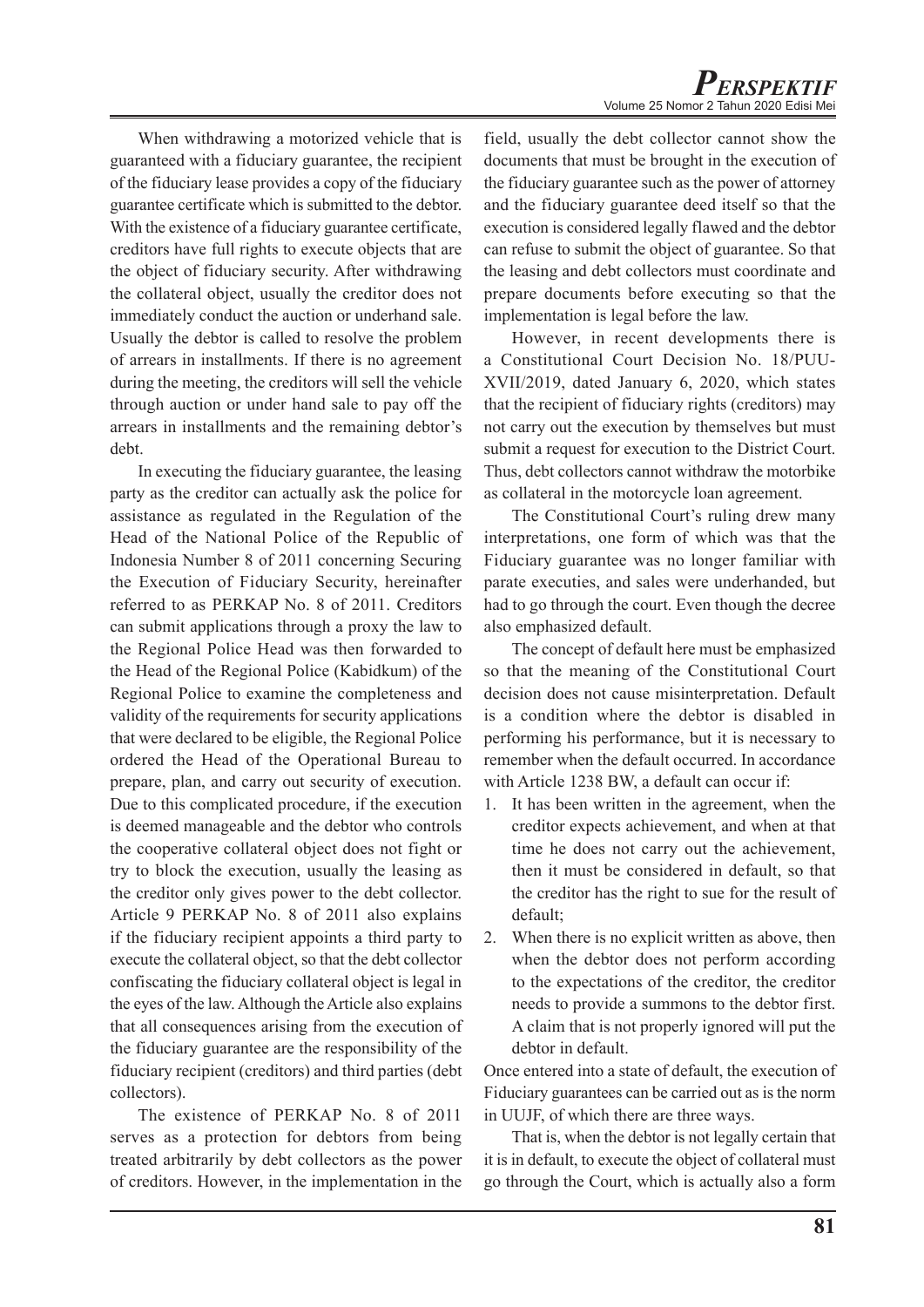**Fani Martiawan Kumara Putra,** *Utilization of Debt Collector Services in Debt Secured with Fidusia in Pandemic Period After The Verdict of The Constitutional Court No. 18/PUU-XVII/2019*

of subpoena, because later of course the Court will summon Debtor, Debtor who is not good faith could provide the basis for the foreclosure. So that this is merely to prevent arbitrariness from the creditors in collecting and confiscating objects of collateral, especially at the Fiduciary guarantee institution.

Regarding default, it is also necessary to pay attention to this during this Pandemic. At a time when the whole world is required to change because almost every aspect of life, especially the economy, is affected by the pandemic, some adjustments to civil law relations are also needed, especially debts.

Such a large impact on the economic aspect of all levels of society, of course, affects the performance of the payment of a debt-receivable agreement, so at least there is a policy from the creditors to understand such conditions, especially for the debtor. So that when there is a debtor who experiences payment difficulties, it does not always mean that the debtor is in default, considering that in default there is bad faith, and it could be that the debtor has good intentions, but due to force majeure then he cannot fulfill his achievement, this can be legal. used to ward off default.

Regarding the decisions of the constitutional court, pandemic conditions, and debt collectors who are the recipients of power from creditors to collect debts, it is appropriate for the law to provide protection to debtors, by limiting the use of debt collectors for debtors who have difficulty paying during the pandemic, and when creditors object, can submit to the Court so that the Judge can give a fair decision to debtors who are in economic trouble due to the pandemic. In order to limit arbitrary creditors during the pandemic as above, it is necessary to provide restrictions in the form of sanctions for arbitrary actions of debt collectors, which originate from the granting of power by the creditors.

## **CONCLUSION**

The working principle of debt collection is to work based on the power of the creditors in collecting debt as regulated in Article 1792 BW. The Decision of the Constitutional Court No. 18/PUU-XVII/2019, dated January 6, 2020, stated that the recipient of the fiduciary right (creditors) may not carry out the execution by themselves but must submit a request for execution to the District Court. Thus, the debt collector as the creditor's attorney may not withdraw the motorbike as collateral in the motorcycle loan agreement. This decision must be interpreted in full, not only related not to execute it, but also to understand about the default. Thus, will be clear what the purpose of the ruling of the constitutional court. This will also be useful for law enforcement on the civil debt relationship during this pandemic.

## **RECOMMENDATION**

Leasing as an institution that provides credit to the public, still requires classification rules for customers who can apply for credit. So that cases of customers who are negligent in debt payments and have problems with debt collectors do not occur.

#### **BIBLIOGRAPHY**

**Legislation:**

Law Number 42 of 1999 concerning Fiduciary Security.

Burgerlijk Wetbook.

- The Constitutional Court No. 18/PUU-XVII/2019.
- Regulation of the Minister of Finance of the Republic of Indonesia Number 130/PMK.010/2012 concerning Registration of Fiduciary Guarantees for Financing Companies.
- Regulation of the Head of the National Police of the Republic of Indonesia Number 8 of 2011 concerning Securing the Execution of Fiduciary Security.
- Constitutional Court Decision No. 18/PUU-XVII/2019.

#### **Book:**

- Eka Astri Maerisa. (2013). *Membuat Surat-Surat Bisnis dan Perjanjian.* Jakarta: Transmedia Pustaka.
- Herlien Budiono. (2012). *Kumpulan Tulisan Hukum Perdata di Bidang Kenotariatan.* Bandung: Citra Aditya Bakti.
- HFA Vollmar. (1983). *Pengantar Studi Hukum Perdata*. Jakarta: Rajawali.

Moch. Isnaeni. (2017). *Pengantar Hukum Jaminan Kebendaan*. Yogyakarta: LaksBang PressIndo.

Rachmadi Usman.

Salim HS. (2004). *Perkembangan Hukum Jaminan di Indonesia.* Jakarta: Raja Grafindo Persada.